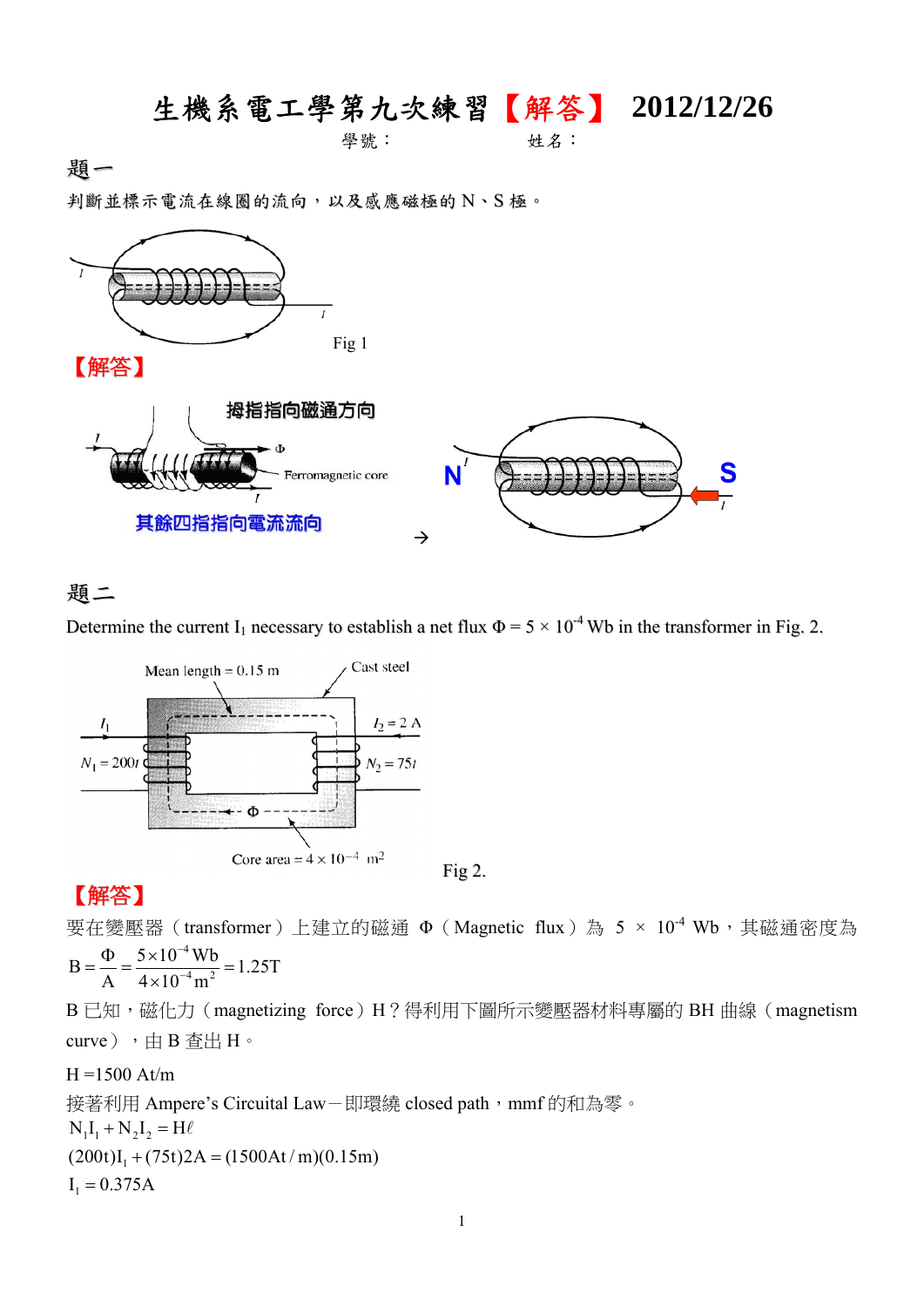



#### 題三

要在環型的 Core 中建立磁通  $\Phi$  (Magnetic flux)為  $1.4 \times 10^{-4}$  Wb。請依序回答下列問題(務必標示 單位):

1.Core 內的磁通密度(Flux density) <u>and the community of the community of the community of the community of the community of the community of the community of the community of the community of the community of the community of the community of the community</u>

2.Core 內的磁化力(Magnetizing force)

3.線圈的電流

```
4.磁路的磁動勢(Magnetomotive force)
```
5.若在 Core 上切開一長度 250 μm 的 air gap(空氣的磁導係數 Permeability μo =  $4\pi \times 10^{-7}$  Wb/Am ),

#### 則

(1)Core 內的磁通密度(Flux density)

(2)Air gap 內的磁通密度(Flux density)

(3)Core 內的磁化力(Magnetizing force)

- (4) Air gap 內的磁化力 (Magnetizing force) \_\_\_\_\_\_\_\_\_\_\_
- $(5)$  線圈的電流  $I =$

(6)磁路的磁動勢(Magnetomotive force)

### 【解答】

**1.Core** 內的磁通密度(**Flux density**) **B = 0.7 T** 

要在 core 建立的磁通 Φ(Magnetic flux)為 1.4 × 10-4 Wb。

$$
\text{ 灃通密度為 B} = \frac{\Phi}{A} = \frac{1.4 \times 10^{-4} \text{Wb}}{2 \times 10^{-4} \text{m}^2} = 0.7 \text{T}
$$

### 2.Core 內的磁化力 (Magnetizing force)  $_H = 400$  At/m

B 已知,磁化力(magnetizing force)H?得利用 Core 材料專屬的 BH 曲線(magnetism curve), 由 B 查出 H。

#### **3.**線圈的電流 **I = 1.6 A**

利用 Ampere's Circuital Law-即環繞 closed path, mmf 的和為零。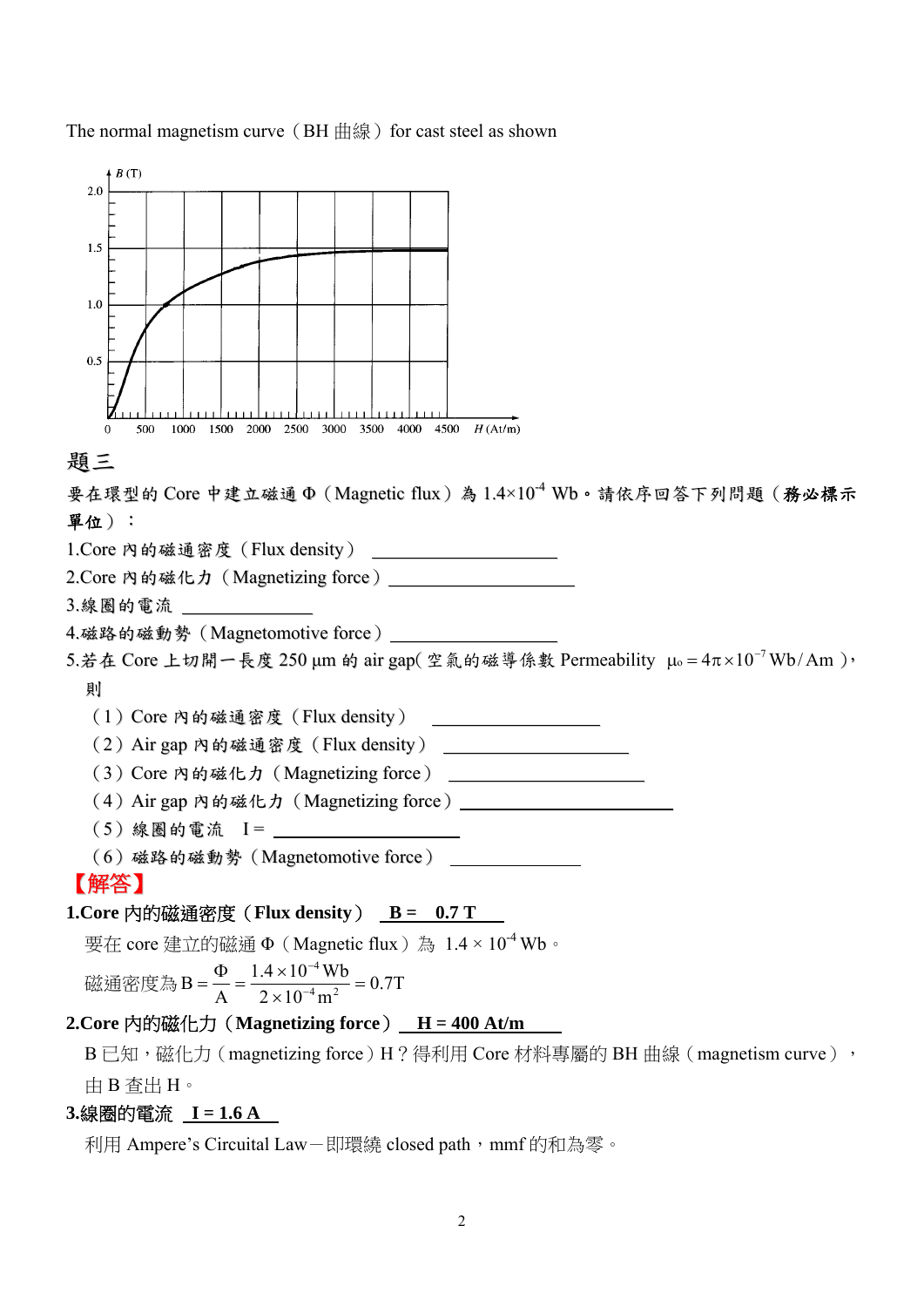$NI = H\ell$ 

 $(50t)I = (400At/m)(0.2m)$ 

 $I = 1.6A$ 

**4.**磁路的磁動勢(**Magnetomotive force**) **F = Hl = 80 At** 

 $F = H\ell = (400At/m)(0.2m) = 80At$ 

- 5.若在 Core 上切開一長度 250 μm 的 air gap(空氣的磁導係數 Permeability μo =  $4\pi \times 10^{-7}$ Wb/Am), 則
	- (**1**)**Core** 內的磁通密度(**Flux density**) **Bc = 0.7 T**

Core 的磁通 Φ 與磁通密度 B 不因切開 air gap 而改變。

(**2**)**Air gap** 內的磁通密度(**Flux density**) **Bg = 0.7 T** 

Air gap 的磁通  $\Phi$  與磁通密度  $B$ , 與 Core 的的磁通  $\Phi$  與磁通密度  $B$  相同。

- (**3**)**Core** 內的磁化力(**Magnetizing force**) **Hc = 400 At/m**  Core 的 B 已知,磁化力 (magnetizing force) H 利用 Core 材料專屬的 BH 曲線 (magnetism curve), 中 B 查出 H。
- (4) Air gap 内的磁化力 (Magnetizing force)  $Hg = 5.571 \times 10^5$  At/m

Air gap 的 B 已知,磁化力 (magnetizing force) H 並非利用 core 材料專屬的 BH 曲線 (magnetism curve), 而是直接利用 H<sub>g</sub> =  $7.96 \times 10^5$  B<sub>g</sub> =  $5.571 \times 10^5$  At / m  $_{\rm g}$  = 7.96 × 10<sup>5</sup> B<sub>g</sub> = 5.571 ×

(**5**)線圈的電流 **I = 4.385 A** 

利用 Ampere's Circuital Law-即環繞 closed path, mmf 的和為零。  $NI = H_c \ell_c + H_g \ell_g$ 

 $(50t)I = (400At/m)(0.2m) + (5.571 \times 10^5)(250 \times 10^{-6} m)$ 

 $I = 4.385A$ 

(**6**)磁路的磁動勢(**Magnetomotive force**) **Hl = 219.26 At** 

 $F = H\ell = NI = 219.26At$ 



## 題四 Design ammeter and voltmeter

Using a 50-μA  $\cdot$  20,000 $\Omega$  movement, design:

- a. A 10-A ammeter.
- b. A 10-V voltmeter.